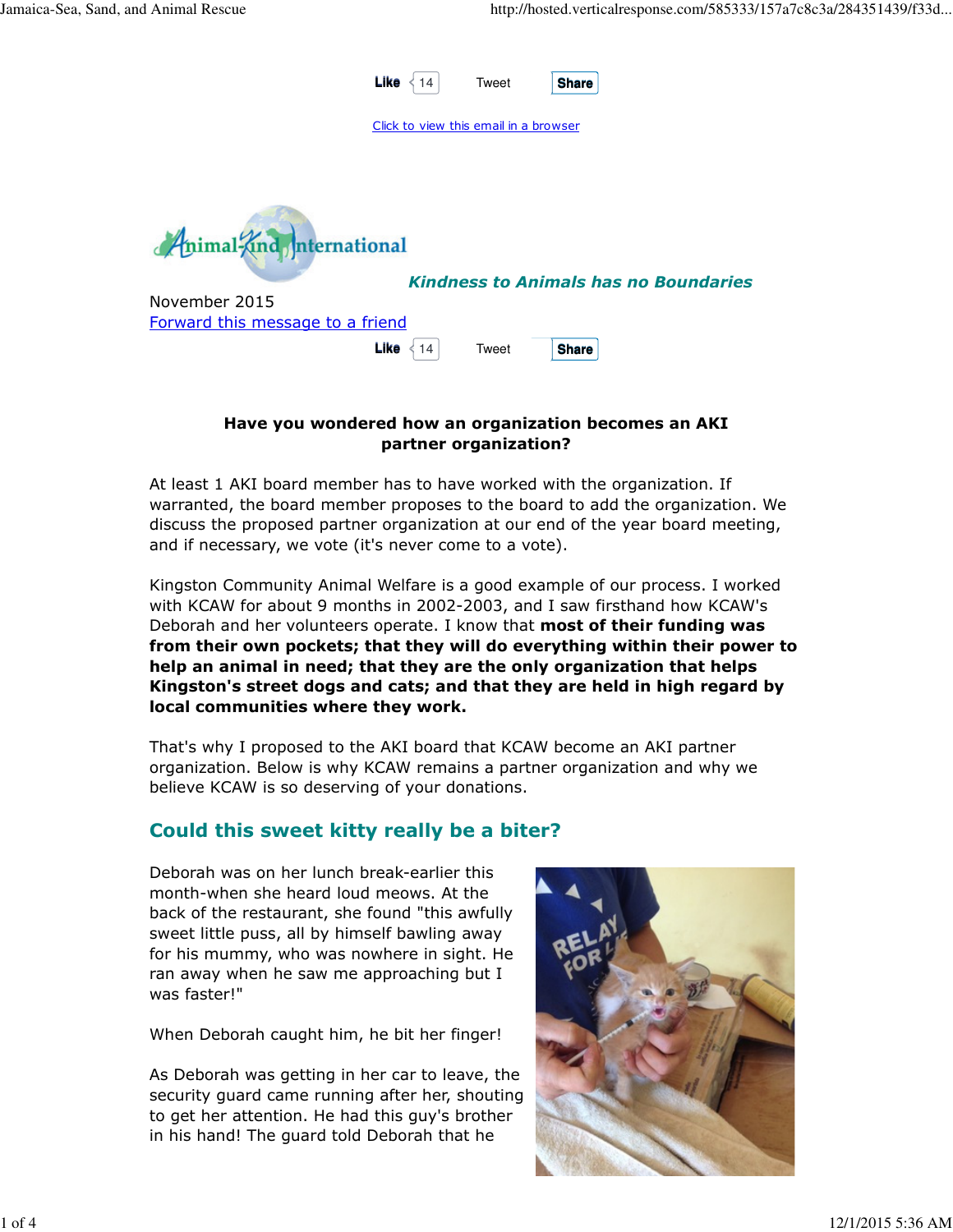hadn't seen the mama for days. Although their mama was gone, they weren't eating on their own yet and had been starving (the security guard said).



Deborah went back inside, but didn't find any more kitties or the mama. She returned the next day to do another search just to be sure.

She had to hand feed the 2 boys since they weren't used to lapping, "but I am happy to announce that they both started to lap and eat within a few days!" Now, they're ready to be re-homed.

# Trugg-Another KCAW Rescue!

A few weeks ago, Deborah rescued Trugg after he had been hit by a car. On her way to work, Deborah found him lying by the side of the road.

Even though he was badly injured, he put up a fight, but decades of rescue have taught Deborah how to deal with that (see picture below).

With help from Samantha (an innocent bystander), who happened to be in the right place at the right time, Deborah



got Trugg in the car and went off to the vet, where he was put on an IV drip.

# Trugg is a fighter, he'll be just fine!

Trugg left the vet clinic and he's now at Deborah's home (photo above). Deborah told us that he's eating well and even attempted to stand. He has a broken hip and a broken femur. (See AKI's Facebook page for a more complete version of Trugg's story.)

How does KCAW cover the costs of vet care, dog and cat food, and spay/neuter (always done before a pet is adopted)?

AKI donors cover most of these costs. Although there's no end to the need for rescuing, rehabilitating, and rehoming, there are very few individuals or companies in Jamaica

willing to donate to these efforts. Without AKI donors, KCAW would be unable to help so many dogs and cats.

Please consider contributing to these life saving efforts (As always, AKI sends 100% of your donations to our partner organizations; feel free to designate 1 or more of your choice):

http://www.animal-kind.org/

### Deborah-Wake up, there's a mama & puppies in need of your help!

Two women came to Deborah's gate at 5



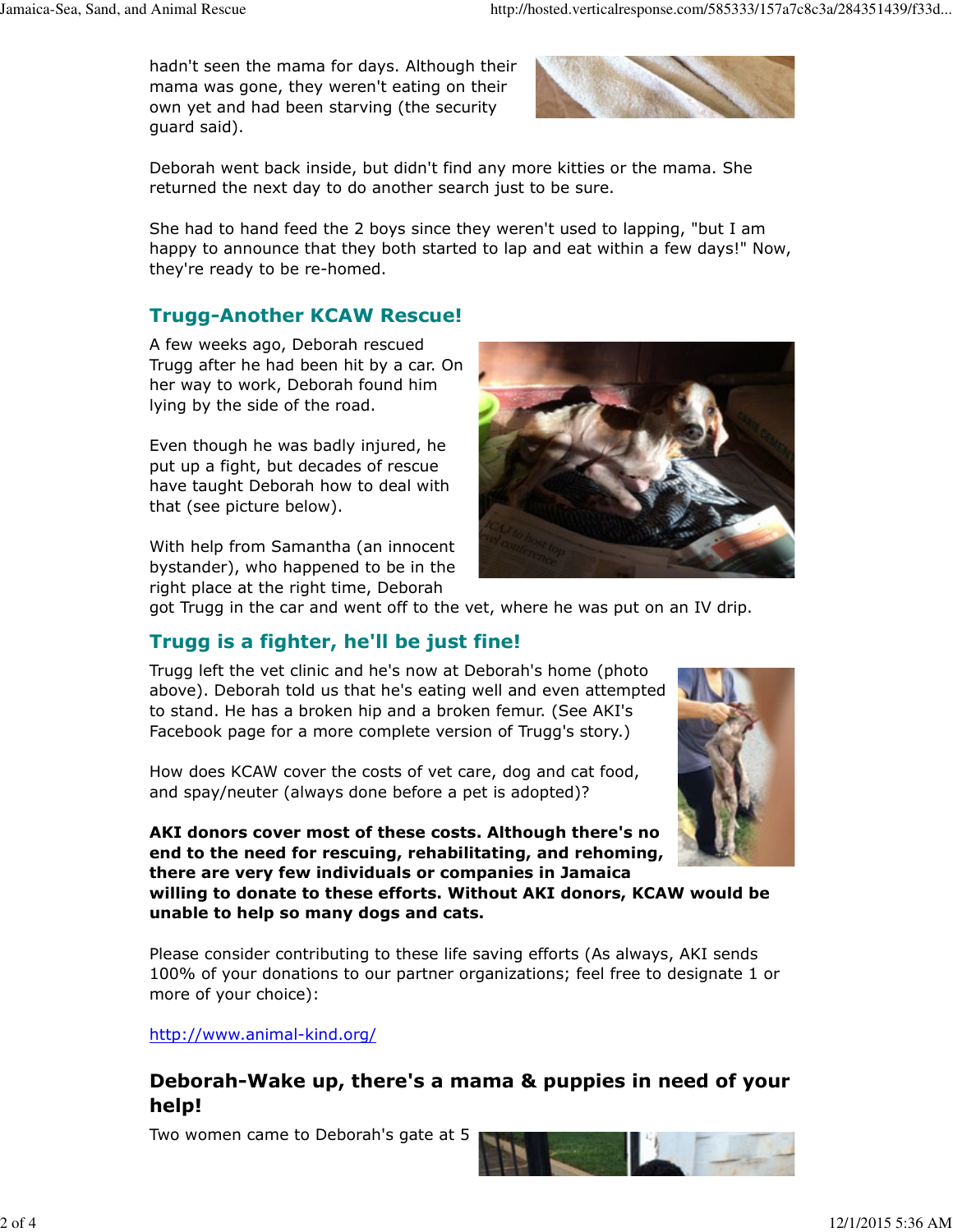AM last Thursday. Their dog had a bad maggot wound on the neck, and in a box were her 2 malnourished pups. Because she wasn't well, mama had stopped feeding her pups and they were starving.

Deborah went to work.

She cleaned the maggot wound, flea powdered everyone, got some food and meds into them, and gave the owners strict instructions for their after-care. Of course, Deborah checked up on the



family over the next few days-sadly, 1 of the pups didn't make it, but mama and the other puppy are fine.

# They all know where to go when they need help with a dog or cat

--Deborah told us.

"A lot of the poor people who live at the bottom of the hill in an informal settlement, who have pets have no hesitation in coming to my gate and shouting no matter what the time! Be it midnight or 5 am!!!"

Next up, Deborah will help the women get their dog spayed.

[Photo, right: the 2 women who woke Deborah at 5 AM to get help for their dog and her 2 puppies]



KCAW is 1 of 11 AKI partner organizations, all of which have dedicated, hardworking, and caring staff, who rely on us for support because donations to help animals are so hard to come by in their countries. You can securely donate at the link below, or send a check made out to AKI to POB 300, Jemez Springs, NM 87025 USA.

http://www.animal-kind.org/#!donate/epq2c

There are so many ways to help! Check out these suggestions,

http://www.animal-kind.org/#!other-ways-to-help/tkb18

or send me an email message and I'd be happy to discuss options for supporting AKI and our partner organizations.

Thank you so much for helping animals in some of the poorest countries--they rely on us, they have no one else.

Karen Menczer, Director